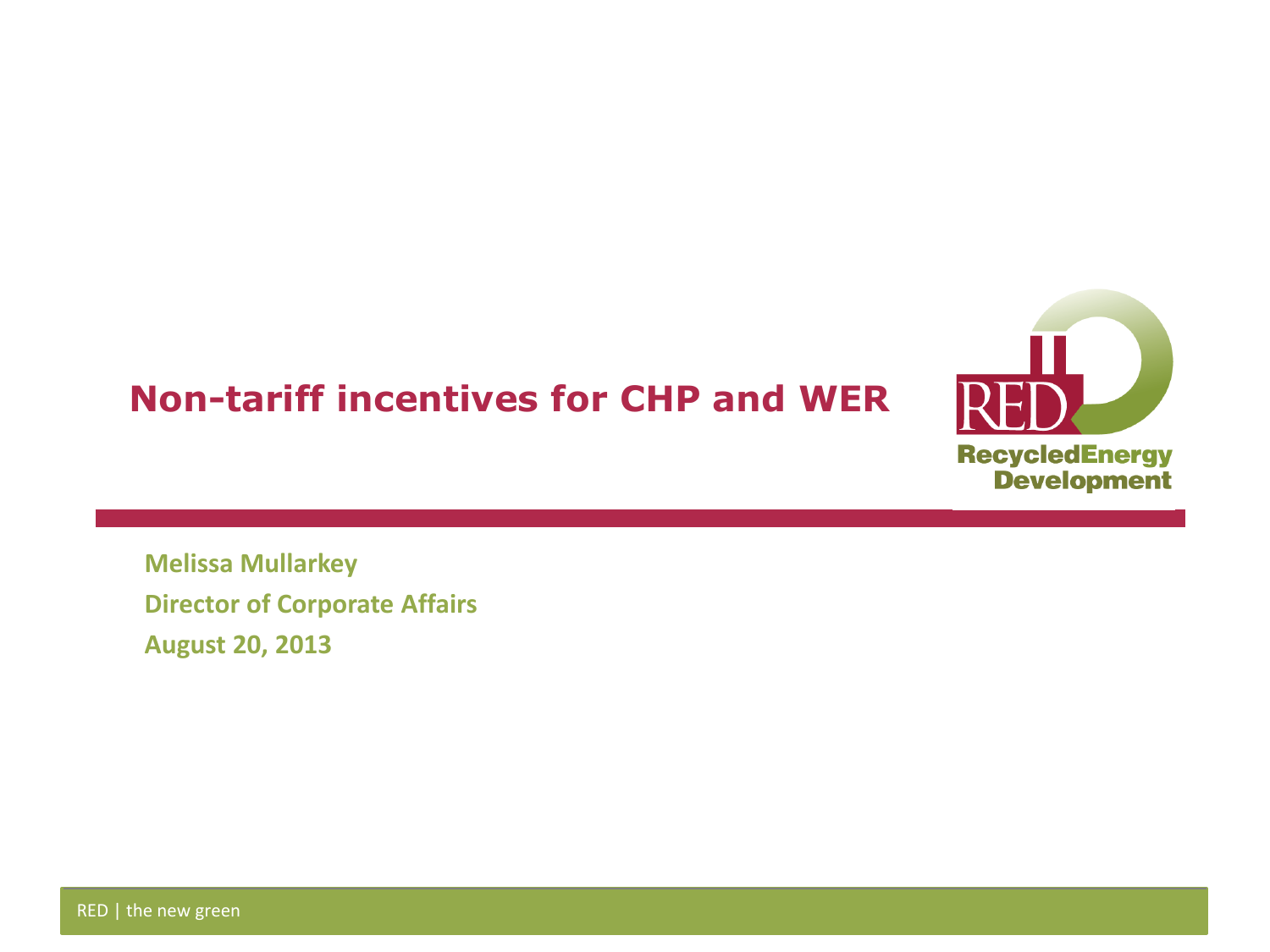

## *Recycled Energy Development (RED) partners with industrial hosts to reduce GHG emissions and lower energy costs*

RED acquires, develops, owns and operates heat and power projects.

- RED's projects recover otherwise wasted energy, dramatically reducing emissions and energy costs at commercial and industrial facilities.
- RED provides expertise to execute the project from concept to construction and invests up to 100% of the capital required to implement energy:
	- Combined Heat and Power
	- Waste Energy Recovery
	- Alternate Fuels
- RED operates CHP plants in California, Massachusetts, New Jersey and New York.

*RED professionals cover all project aspects including: Financing, Energy Contracts, Design Engineering, Permitting, Construction, O&M and Long-term Energy Asset Management*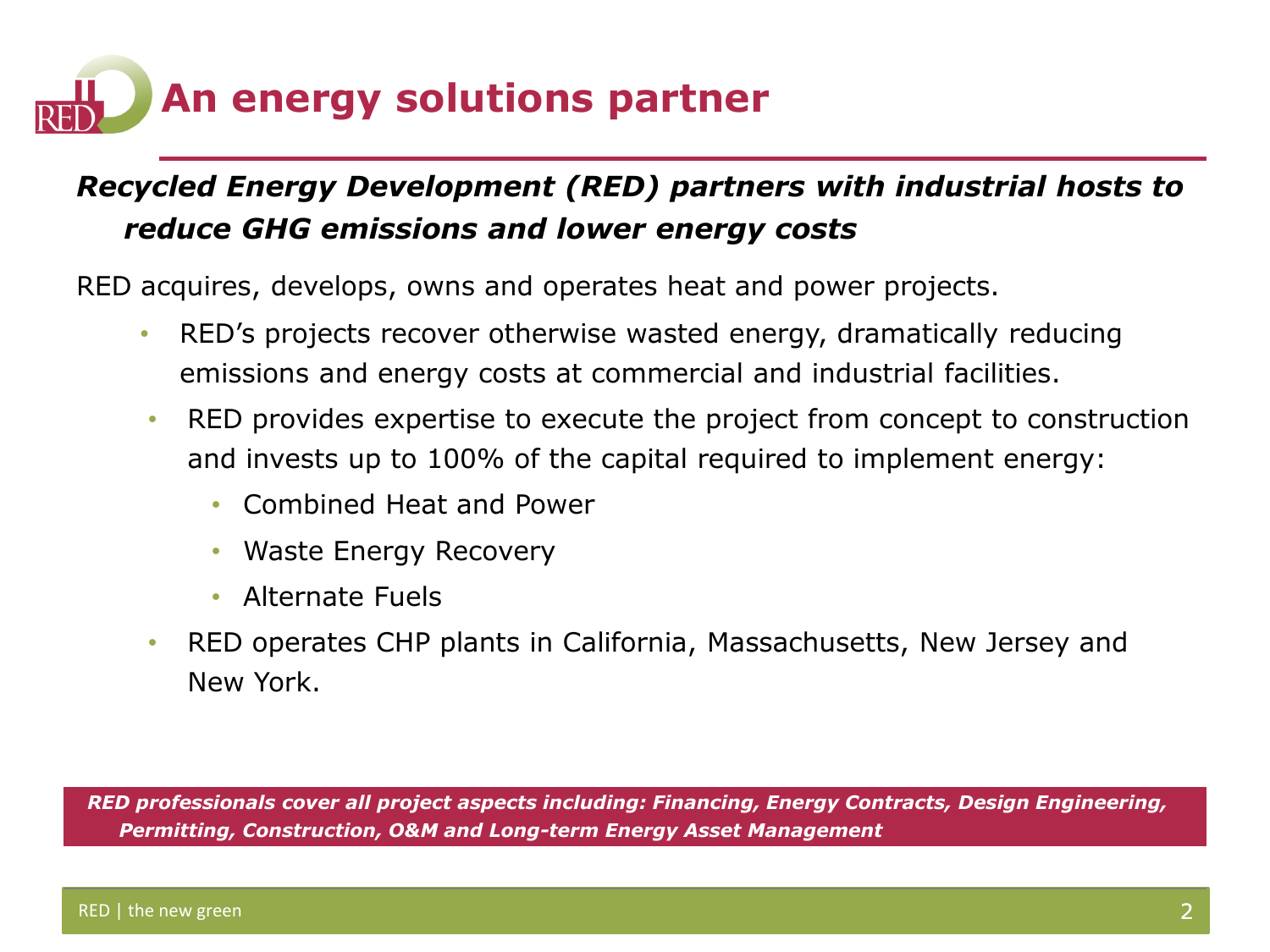

- Grants help make projects financeable by reducing payback periods.
	- New Jersey Economic Development Authority CHP incentive program
	- Federal refundable CHP investment tax credit (no longer exists)
- Access to low interest loans for the development of CHP and WER helps unleash private-sector investment into the industrial base.
	- Pennsylvania Department of Community and Economic Development Alternative and Clean Energy Program
	- Department of Energy loan program highlights CHP and WER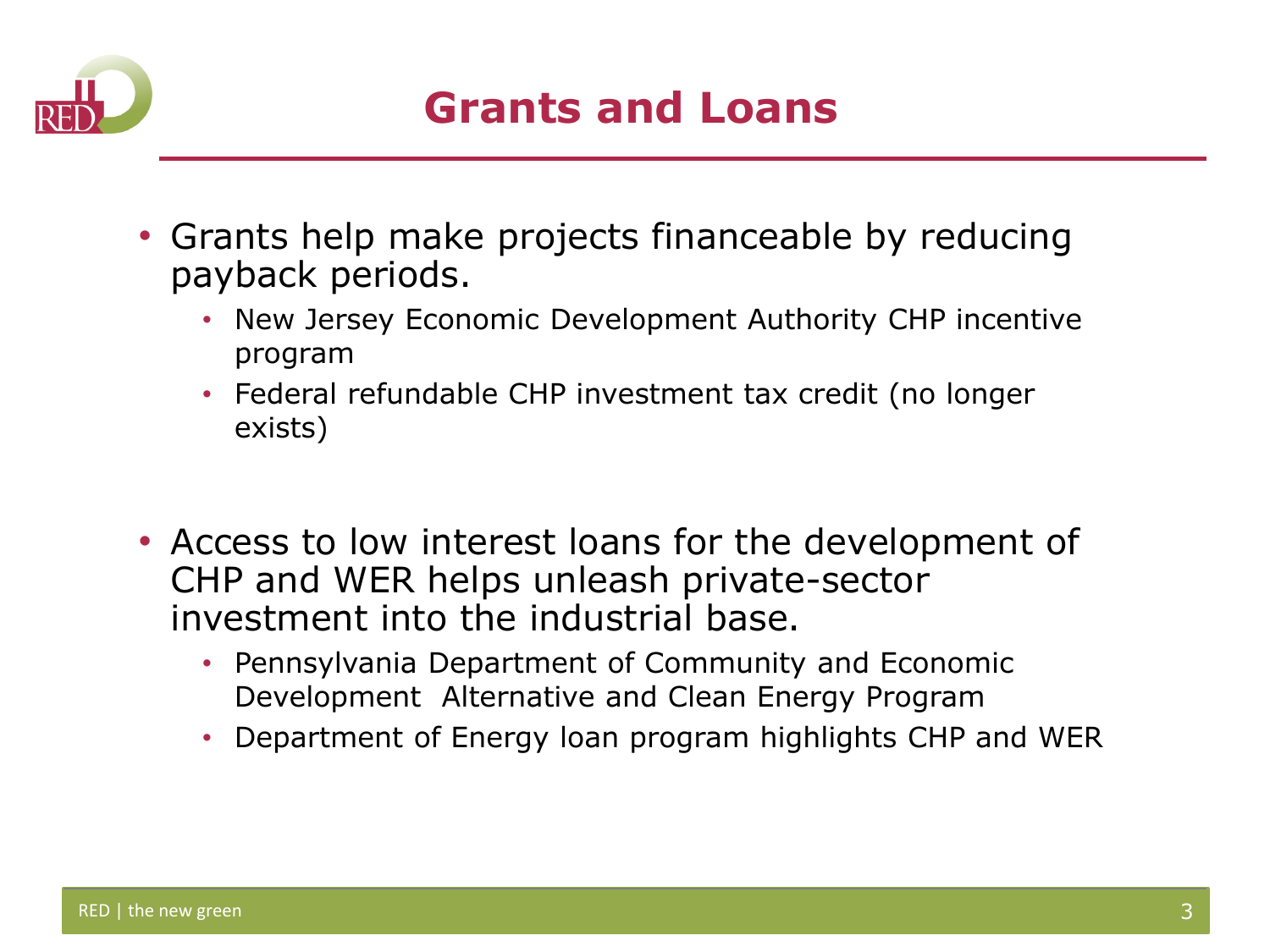

## **NYS PSC Lightened Regulation**

- RED will operate utilities business at Eastman Business Park delivering service to 12 industrial users under *lightened regulation*  and the NYS PSC will ensure utility services are competitive.
- Approval based on establishing technical, financial and managerial expertise to safely and reliably operate.
- Lightened regulation helps facilitate the development and ongoing operation of large CHP installations by:
	- Allowing plants to construct private wires and sell to multiple users.
	- Provides access to electric market without standby charges.

**Case 12-M-0028, RED-Rochester, LLC and Eastman Kodak Company, May 30, 2013**